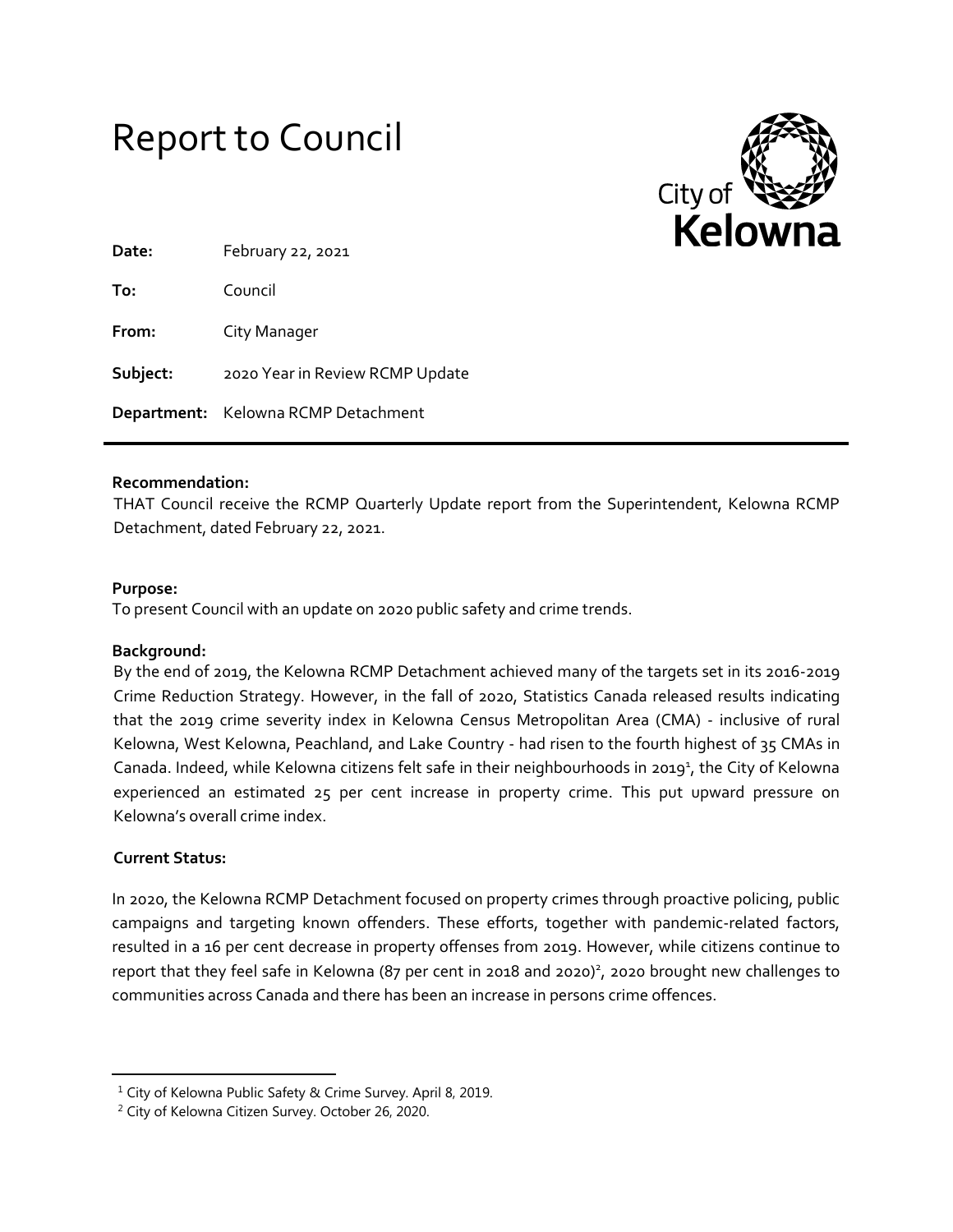# **Key Information:**

The following includes standardized indicators from the Canadian Police Performance Metrics Framework and, following Council approval of the 2021-24 Strategic Plan, will also include measures of targeted initiatives. All indicators relate to the City of Kelowna and will be reported on a quarterly basis, except those marked with an asterisk (\*) which will be reported on an annual basis.

| <b>Police Capacity &amp; Response</b>                                                                                                                                                                                                                                         | 2019   | 2020   |           | Change   |
|-------------------------------------------------------------------------------------------------------------------------------------------------------------------------------------------------------------------------------------------------------------------------------|--------|--------|-----------|----------|
| <b>Total Calls for Service</b>                                                                                                                                                                                                                                                | 60,219 | 58,740 | $\bullet$ | $-2.5%$  |
| Calls for Service Priority 1-3 Combined                                                                                                                                                                                                                                       | 47,964 | 46,956 |           | $-2.1%$  |
| Calls for service requiring a police presence per officer                                                                                                                                                                                                                     | 237.5  | 232.5  | $\bullet$ | $-2.1%$  |
| Response Time for Priority 1 Calls (target: 7 minutes)                                                                                                                                                                                                                        | 7.5    | 7.6    |           | 1.3%     |
| Response Time for Priority 2 Calls (target: 10 minutes)                                                                                                                                                                                                                       | 9.8    | 9.6    |           | $-2.0%$  |
| 2021-24 Strategic Initiatives                                                                                                                                                                                                                                                 |        |        |           |          |
| Measures subject to Council feedback on 2021-24 Strategic Plan. Example<br>measures: Disorder calls from Downtown area; Officer hours allocated to<br>visibility in Downtown & public spaces; Citizen-reported sense of safety;<br>Citizen satisfaction with police services* |        |        |           |          |
| <b>Relevant Social Indicators</b>                                                                                                                                                                                                                                             |        |        |           |          |
| Calls for Police Service with Mental Health Component                                                                                                                                                                                                                         | 1,757  | 1,717  |           | $-2.3%$  |
| <b>Mental Health Act Apprehensions</b>                                                                                                                                                                                                                                        | 702    | 647    |           | $-7.8%$  |
| Overdose - Non-Fatal (naloxone administration)                                                                                                                                                                                                                                | 39     | 80     |           | 105.1%   |
| Drug Overdose Files (i.e., fentanyl, illicit, prescript incl. fatal)                                                                                                                                                                                                          | 64     | 124    |           | 93.8%    |
| <b>Total Property Offences</b>                                                                                                                                                                                                                                                | 11826  | 9974   |           | $-15.7%$ |
| Auto Theft                                                                                                                                                                                                                                                                    | 559    | 422    |           | $-24.5%$ |
| Theft from Motor Vehicle                                                                                                                                                                                                                                                      | 2,813  | 2,163  |           | $-23.1%$ |
| Break & Enter - Business                                                                                                                                                                                                                                                      | 711    | 524    |           | $-26.3%$ |
| Shoplifting                                                                                                                                                                                                                                                                   | 1,420  | 1,107  |           | $-22.0%$ |
| Break & Enter - Residential                                                                                                                                                                                                                                                   | 356    | 263    |           | $-26.1%$ |
| <b>Bike Theft</b>                                                                                                                                                                                                                                                             | 691    | 553    |           | $-20.0%$ |
| Other Theft & Property Crime                                                                                                                                                                                                                                                  | 5,276  | 4,942  |           | $-6.3%$  |
| 2021-24 Strategic Initiatives                                                                                                                                                                                                                                                 |        |        |           |          |
| Measures subject to Council feedback on 2021-24 Strategic Plan, Example                                                                                                                                                                                                       |        |        |           |          |

t to Council feedback on 2021-24 Strategic Plan. Exa measures: Crime prevention cross-media impressions; property theft where property was secured

| <b>Total Persons Offences</b>                                                                                                                                    | 2019 | 2020 | Change   |
|------------------------------------------------------------------------------------------------------------------------------------------------------------------|------|------|----------|
| Assaults (Common only)                                                                                                                                           | 985  | 1159 | 17.7%    |
| Domestic Violence<br>Sex Offences (Sexual Interference, Exploitation, Invite to Touch, Child<br>Sexual Abuse Imagery, Producing Child Sexual Abuse Imagery/Child | 673  | 776  | 15.3%    |
| Pornography)                                                                                                                                                     | 54   | 47   | $-13.0%$ |
| Sexual Assault (does not include Sexual Interference)                                                                                                            | 159  | 144  | $-9.4%$  |
| Theft with Violence (known as Robbery)                                                                                                                           | 84   | 86   | 2.4%     |